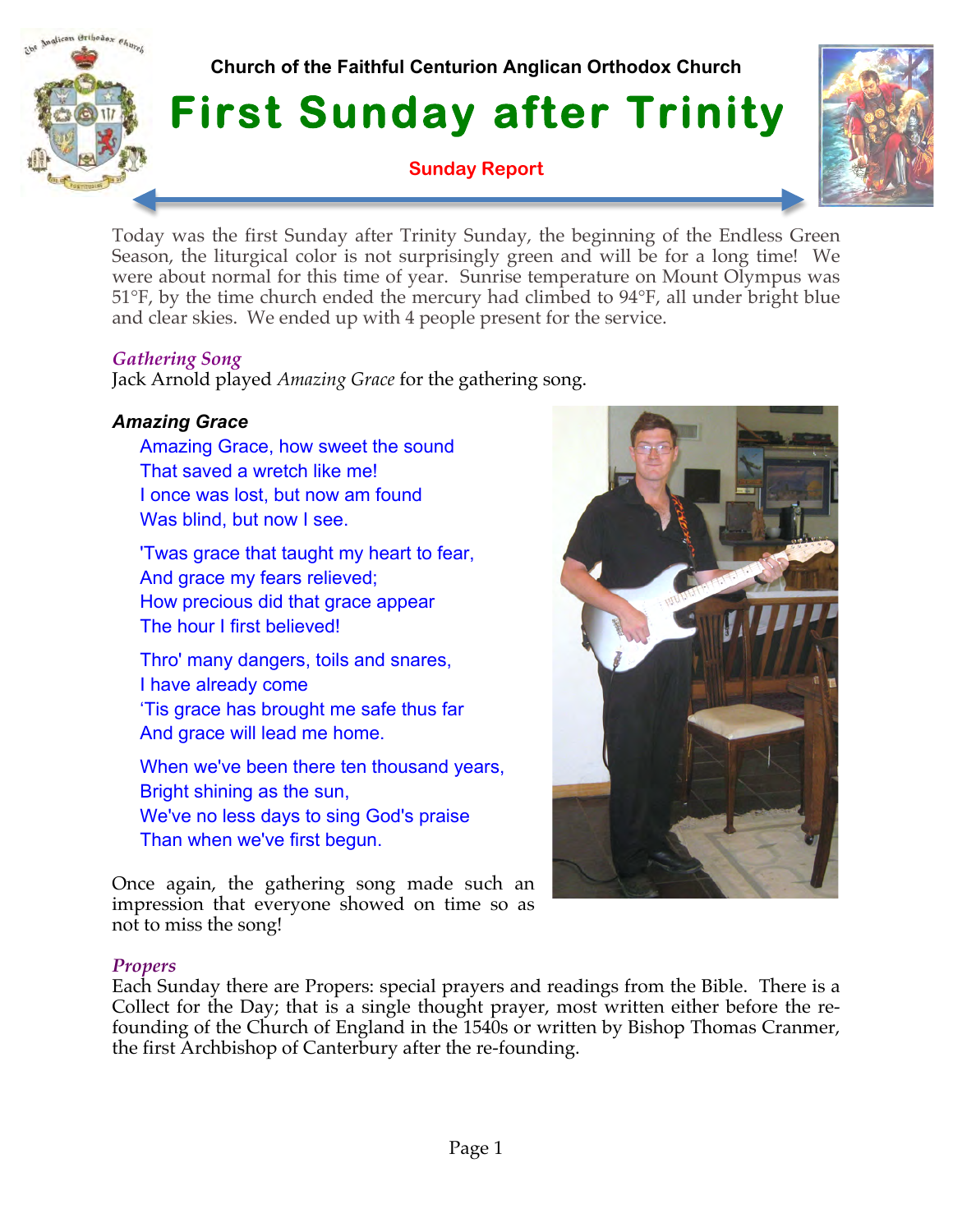The Collect for the Day is to be read on Sunday and during Morning and Evening Prayer until the next Sunday. If you have a hard time remembering, "Do I read the Collect from last Sunday or next Sunday during the week?" Remember Sunday is the first day of the week. There are also two Bible readings, the Epistle and the Gospel. While they are "lessons", they are not the First Lesson and the Second Lesson, they are the Epistle and the Gospel. The Epistle is normally a reading from one of the various Epistles, or letters, in the New Testament. The Gospel is a reading from one of the Holy Gospels, Matthew, Mark, Luke and John. The Collect is said by the minister as a prayer, the Epistle can be read by either a designated reader (as we do in our church) or by one of the ministers and the Holy Gospel, which during the service in our church is read by an ordained minister.

The propers are the same each year, except if a Red Letter Feast, that is one with propers in the prayerbook, falls on a Sunday, then those propers are to be read instead, except in a White Season, where it is put off. Red Letter Feasts, so called because in the Altar Prayerbooks the titles are in red, are special days. Most of the Red Letter Feasts are dedicated to early saints instrumental in the development of the church, others to special events. Some days are particularly special and the Collect for that day is to be used for an octave (eight days) or an entire season, like Advent or Lent.

The Propers for today are found on Page 188-190, with the Collect first:

#### First Sunday after Trinity. *The Collect.*

 **GOD**, the strength of all those who put their trust in thee; Mercifully accept our prayers; and because, through the weakness of our mortal nature, we can do no good thing without thee, grant us the help of thy grace, that in keeping thy commandments we may please thee, both in will and deed; through Jesus Christ our Lord. *Amen.* **O**

Dru Arnold read today's Epistle, which came from the Fourth Chapter of St. John's First



Epistle, beginning at the Seventh Verse. John pointed out that if we do not love our brethren here on earth we have seen and touched, how then can we claim to have love for God, whom no man hath seen? "Beloved, let us love one another: for love is of God; and every one that loveth is born of God, and knoweth God. He that loveth not knoweth not God; for God is love." God loved us so much He sent His only Son to die for our sins. That is true love. Not that we love Him, but that first He loved us! So, if God first loved us, ought we also not love each other? No one has seen God at any time. Yet, He loves us and we say we love Him. If we do love one another, then God is in us, the Holy Ghost, and we are in Him. Be bold, the

world will end some time, for each of us it ends when we leave here. Fear not, trust in God and dread naught. God and His love will keep fear and the damage it does at bay. Love each other and act on that love.

This reading covers the same ground as Jesus' Summary of the Law, the second portion, "That he who loveth God love his brother also." God is love, not hate.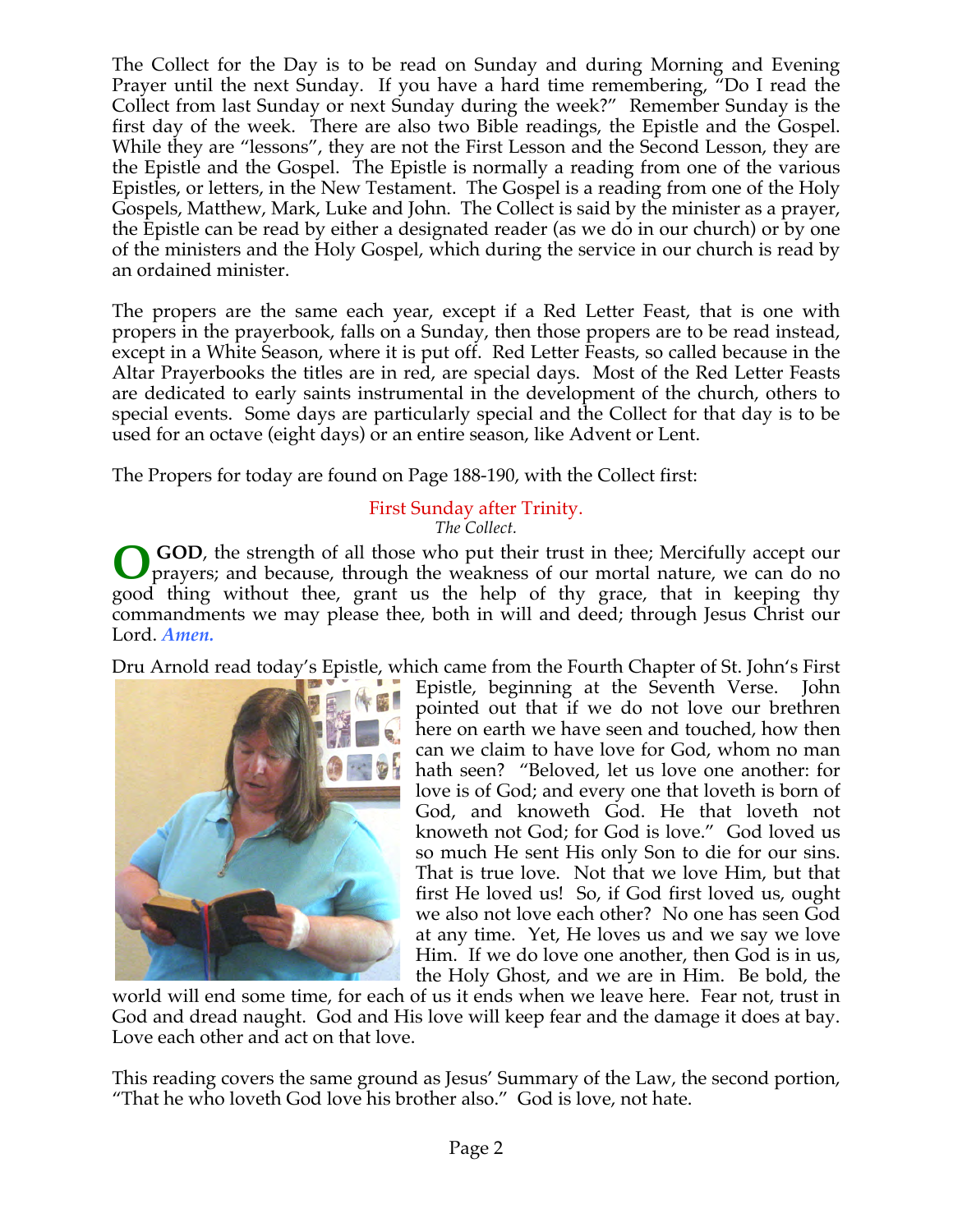ELOVED, let us love one another: for love is of God; and every one that loveth is born of God, and knoweth God. He that loveth not knoweth not God; for God is love. In this was manifested the love of God toward us, because that God sent his **ELOVED**, let us love one another: for love is of God; and every one that loveth is loven of God, and knoweth God. He that loveth not knoweth not God; for God is love. In this was manifested the love of God toward us, beca that we loved God, but that he loved us, and sent his Son to be the propitiation for our sins. Beloved, if God so loved us, we ought also to love one another. No man hath seen God at any time. If we love one another, God dwelleth in us, and his love is perfected in us. Hereby know we that we dwell in him, and he in us, because he hath given us of his Spirit. And we have seen and do testify that the Father sent the Son to be the Saviour of the world. Whosoever shall confess that Jesus is the Son of God, God dwelleth in him, and he in God. And we have known and believed the love that God hath to us. God is love; and he that dwelleth in love dwelleth in God, and God in him. Herein is our love made perfect, that we may have boldness in the day of judgment: because as he is, so are we in this world. There is no fear in love; but perfect love casteth out fear: because fear hath torment. He that feareth is not made perfect in love. We love him, because he first loved us. If a man say, I love God, and hateth his brother, he is a liar: for he that loveth not his brother whom he hath seen, how can he love God whom he hath not seen? And this commandment have we from him, That he who loveth God love his brother also.

Jack Arnold, our Deacon Striker, read today's Gospel which started in the Sixteenth



Chapter of the Gospel according to St. Luke, beginning at the Nineteenth Verse. It is a story Jesus told of Lazarus, not the Lazarus whom he raised from the dead, but a fictional character. This Lazarus was poor and very ill, he was laid at the gate of an extremely well fed rich man hoping he might be fed with the castoffs from the rich man's table. He was so ill, he could not move when dogs came to lick his sores. He died and went to heaven where he was well cared for and was whole. The rich man died, and for his self centered behavior here on earth, went to hell where he was tormented horribly. He looked up and saw Lazarus. He begged for just a touch of water, that he might be comforted. Abraham told the rich man that he would receive no comfort as he had partaken of all the comfort he would get while on earth when he thought only of

himself. He also told him there was a gulf between heaven and hell through which no one could pass. Hearing that, the rich man asked that Lazarus be sent to his father's house that his brothers might avoid his fate. Abraham pointed out they had the words of Moses and the prophets, if they would not hear them, they would not listen to one who rose from the dead.

HERE was a certain rich man, which was clothed in purple and fine linen, and fared sumptuously every day: and there was a certain beggar named Lazarus, which was laid at his gate, full of sores, and desiring to be fed with the crumbs HERE was a certain rich man, which was clothed in purple and fine linen, and fared sumptuously every day: and there was a certain beggar named Lazarus, which was laid at his gate, full of sores, and desiring to be fed with it came to pass, that the beggar died, and was carried by the angels into Abraham's bosom: the rich man also died, and was buried; and in hell he lift up his eyes, being in torments, and seeth Abraham afar off, and Lazarus in his bosom. And he cried and said,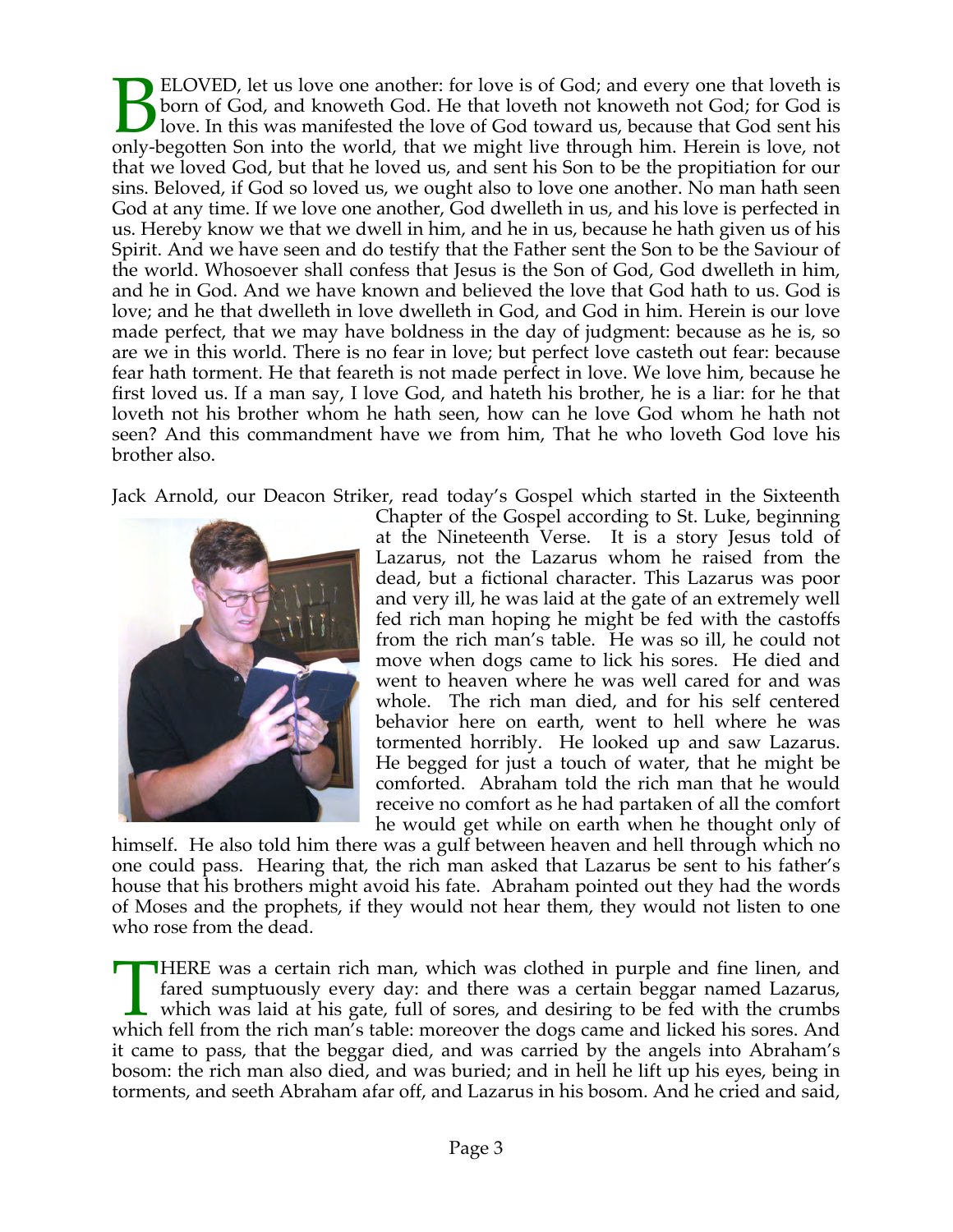Father Abraham, have mercy on me, and send Lazarus, that he may dip the tip of his finger in water, and cool my tongue; for I am tormented in this flame. But Abraham said, Son, remember that thou in thy lifetime receivedst thy good things, and likewise Lazarus evil things: but now he is com-forted, and thou art tormented. And beside all this, between us and you there is a great gulf fixed: so that they which would pass from hence to you cannot; neither can they pass to us, that would come from thence. Then he said, I pray thee therefore, father, that thou wouldest send him to my father's house: for I have five brethren; that he may testify unto them, lest they also come into this place of torment. Abraham saith unto him, They have Moses and the prophets; let them hear them. And he said, Nay, father Abraham: but if one went unto them from the dead, they will repent. And he said unto him, If they hear not Moses and the prophets, neither will they be persuaded, though one rose from the dead.

#### *Sermon – Everlasting Life*

Today's sermon was on the concept of the benefits of Everlasting Life. The end of the Gospel selection today is a very interesting foretelling of the reception Jesus' Word would receive, though He rose from the dead. Those who would not hear the meaning of Moses and the other prophets had the same difficulty hearing Jesus. There are none so deaf as those who will not hear.

When we say, "It is easier for a camel to go through the eye of a needle, than for a rich man to enter into the kingdom of God." (Mattthew 19.24) It is not because there is inherently anything wrong with being rich. Indeed, wealth is quite handy. But, when we are wealthy, it is very easy for us to think we are wealthy because of what WE do, then, we think, WE deserve this and that, soon WE deserve everything. The WE soon becomes I. I, this and I, that. Soon it is all about ME. We don't owe anything to anyone. We can look to our innerselves for guidance. Soon, we are self centered and shortly thereafter quite lost.

If you are wealthy, most likely you either worked for what you got or you inherited the wealth. If you worked for what you got, then God gave you a lot to work with. It was given freely to you that you might give freely to others. God is not about communism. He is about free enterprise and hard work. He wants you to do well, but He also wants you to not only care about your fellow creatures of His, but act on those cares and do what you can to make the lives of those around you better. Hand up, not hand out.

Think of others before you think of yourself. Your life will be better here and now, not to mention later. We oft think of the benefits of everlasting life as beginning when we die. Not so. The true benefits come when you accept the gift and live your life accordingly.

## *Bishop Jerry Ogles' Discussion of the Gospel*

We are very fortunate in that Bishop Jerry provided his devotional analysis of today's gospel:

*" 19 There was a certain rich man, which was clothed in purple and fine linen, and fared sumptuously every day:20 And there was a certain beggar named Lazarus, which was laid at his gate, full of sores,21 And desiring to be fed with the crumbs which fell from the rich man's table: moreover the dogs came and licked his sores.22 And it came to pass, that the beggar died, and was carried by the angels into Abraham's bosom: the rich man*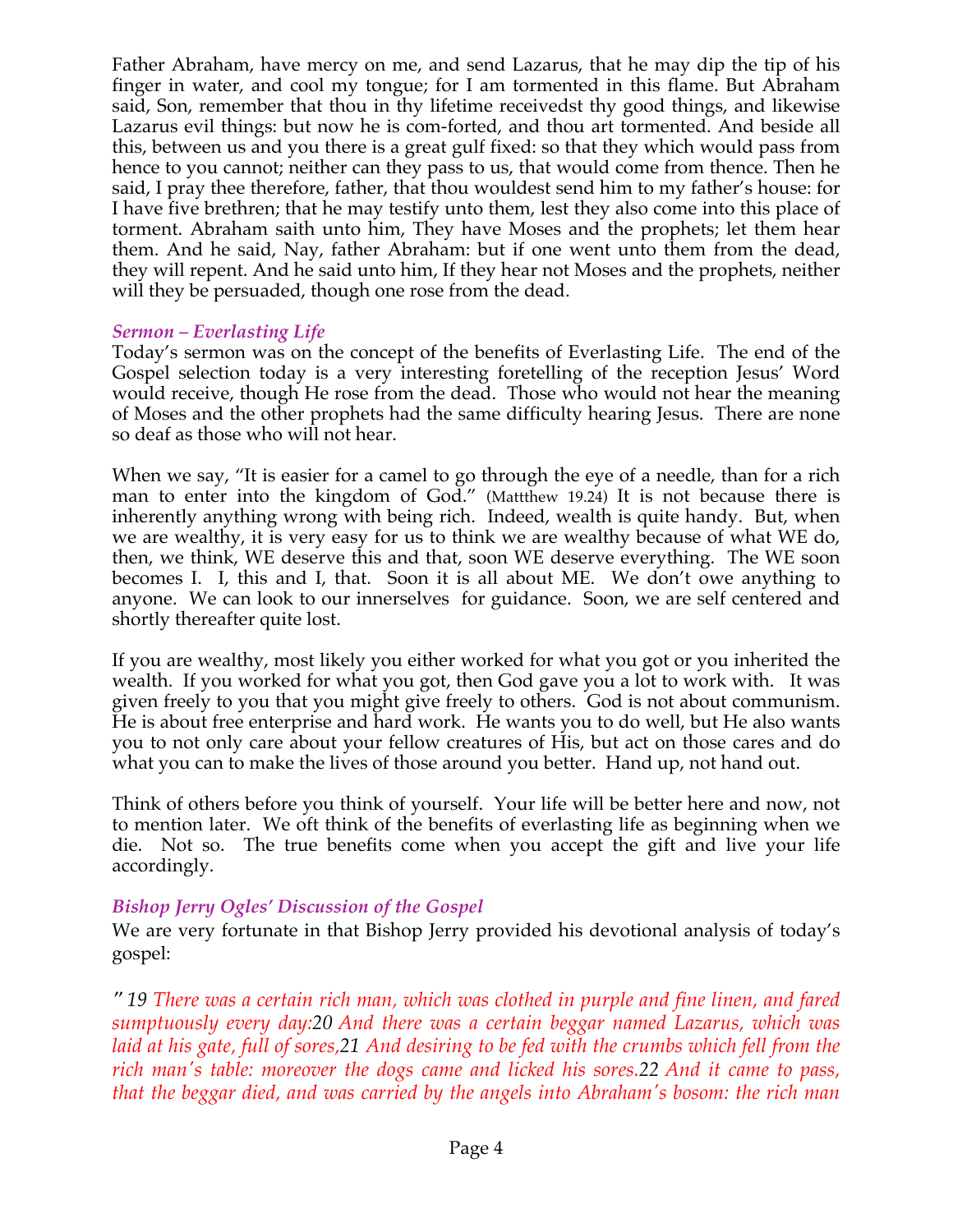*also died, and was buried;23 And in hell he lift up his eyes, being in torments, and seeth Abraham afar off, and Lazarus in his bosom.24 And he cried and said, Father Abraham, have mercy on me, and send Lazarus, that he may dip the tip of his finger in water, and cool my tongue; for I am tormented in this flame.25 But Abraham said, Son, remember that thou in thy lifetime receivedst thy good things, and likewise Lazarus evil things: but now he is comforted, and thou art tormented.26 And beside all this, between us and you there is a great gulf fixed: so that they which would pass from hence to you cannot; neither can they pass to us, that would come from thence. 27Then he said, I pray thee therefore, father, that thou wouldest send him to my father's house: 28For I have five brethren; that he may testify unto them, lest they also come into this place of torment.29 Abraham saith unto him, They have Moses and the prophets; let them hear them. 30And he said, Nay, father Abraham: but if one went unto them from the dead, they will repent.31 And he said unto him, If they hear not Moses and the prophets, neither will they be persuaded, though one rose from the dead.*" (**Luke 16:19-31**)

It is a glaringly solemn fact that there is a state of the dead and a state of the living. In fact, all will taste the one time physical death of this world. However, the state of the living in Christ is not a real death, but rather a transition from a worldly form of living to a spiritual. The scriptures describe that death of a Christian as a twinkling of the eye. When we were children, we played out doors on Sunday afternoon and Saturdays until we would literally drop to sleep at night. We slept soundly through the next eight or nine hours and awoke believing that we had only just closed our eyes momentarily. So shall it be for those who die in Christ. But the wicked suffer an entirely different state. They will suffer eternal death in the unquenchable fires of Hell. The following parable of Christ describes this state.

**The Story of Two Men – one wealthy, the other poor**. "*There was a certain rich man, which was clothed in purple and fine linen, and fared sumptuously every*  day." The rich man's name is not mentioned. In fact, he has no name since it is not found in the Lamb's Book of Life. He was a wealthy man who fared sumptuously everyday. The sin was not wealth, but how he lived his life in indifference to the needy around him. Our personal identity is of no consequence in Hell.

" *And there was a certain beggar named Lazarus, which was laid at his gate, full of sores, And desiring to be fed with the crumbs which fell from the rich man's table: moreover the dogs came and licked his sores.*" Now we see a certain beggar who does, indeed, have a name – Lazarus. He had no means of living at all but was forced to beg for every bite he ate. Even the crumbs from the rich man's table would have sufficed this poor beggar's need. The dogs, too, were accustomed to beg their food and felt pity for one in worse stead than themselves – "*a touching act of brute pity, in the absence of human relief. It is a case of heartless indifference, amidst luxuries of every kind, to one of God's poorest and most afflicted ones, presented daily before the eye*." (JFB)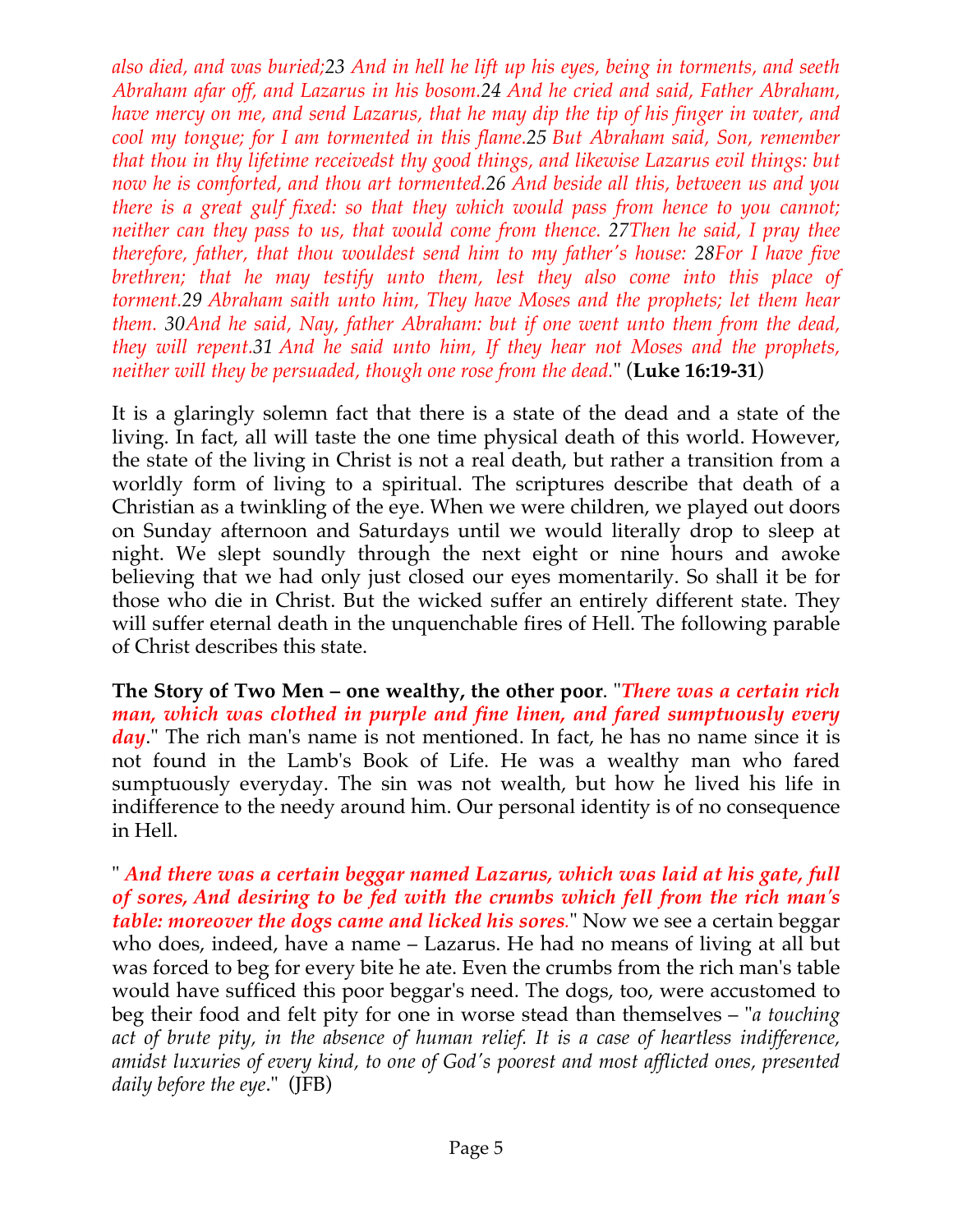Comes now the event which awaits us all alike: "*And it came to pass, that the beggar died, and was carried by the angels into Abraham's bosom: the rich man also died, and was buried*." My Lord tenderly relates the account of Lazarus, but the rich man lacks any benefit of sympathy. It always comes to pass that we die, and so it has come to pass that the beggar dies. Note what happens at the death of Lazarus: he was carried by the dignitaries of God (Angels) into the bosom of Abraham. What treatment awaits those who die in Christian faith! What an escort we shall have! Poor beggar Lazarus is no longer beggar. His name is recorded in the Book of Life! But what of the rich man? He also died, but here the destinies divide profoundly: " *the rich man also died, and was buried*." Lazarus went up; the rich man went down to the grave and hell.

What privilege does a rich man have in Hell? He has the privilege of becoming, himself, a beggar. "*And in hell he lift up his eyes, being in torments, and seeth Abraham afar off, and Lazarus in his bosom. And he cried and said, Father Abraham, have mercy on me, and send Lazarus, that he may dip the tip of his finger in water, and cool my tongue; for I am tormented in this flame.*" He lifts UP his eyes and sees Lazarus in blissful comfort in the bosom of our father Abraham. He is in torment of hellfire. The distance between the rich man and Lazarus is a very great distance, but those in Hell can see those who live in Paradise. It must add tremendously to the awareness of their shame. He now begs Abraham to enjoin the help of Lazarus on his behalf. If Lazarus would but dip his finger in water to cool the tongue of this wealthy wretch, it would be a tremendous comfort to him. He who refused the crumbs of his table now begs for only a wet finger dipped in water from the former beggar. But Lazarus cannot see the rich man, or hear his pleading.

"*But Abraham said, Son, remember that thou in thy lifetime receivedst thy good things, and likewise Lazarus evil things: but now he is comforted, and thou art tormented.*" Please note the kind regard Abraham pays the rich man in calling him son. But this is the only mercy Abraham can show this man. Our memories will be crisp as our burnt garments in Hell. Does the rich man remember the opulence he enjoyed while Lazarus was perishing for hunger and disease? Remember? See now how Lazarus is in comfort, but you are suffering in misery. Your deeds on earth do count and, in the rich man's case, they count against him.

" *And beside all this, between us and you there is a great gulf fixed: so that they which would pass from hence to you cannot; neither can they pass to us, that would come from thence.*" This great gulf cannot be bridged unlike the claims we have of men going to heaven for some ninety minutes, or to Hell for nineteen minutes and returning. There is no crossing between earth and Heaven, or Heaven and Hell, except that provided in God's Word. The benefit of the heavenly dweller lies in the fact that he cannot observe the suffering of those he may have known and cared for in earth.

"*Then he said, I pray thee therefore, father, that thou wouldest send him to my*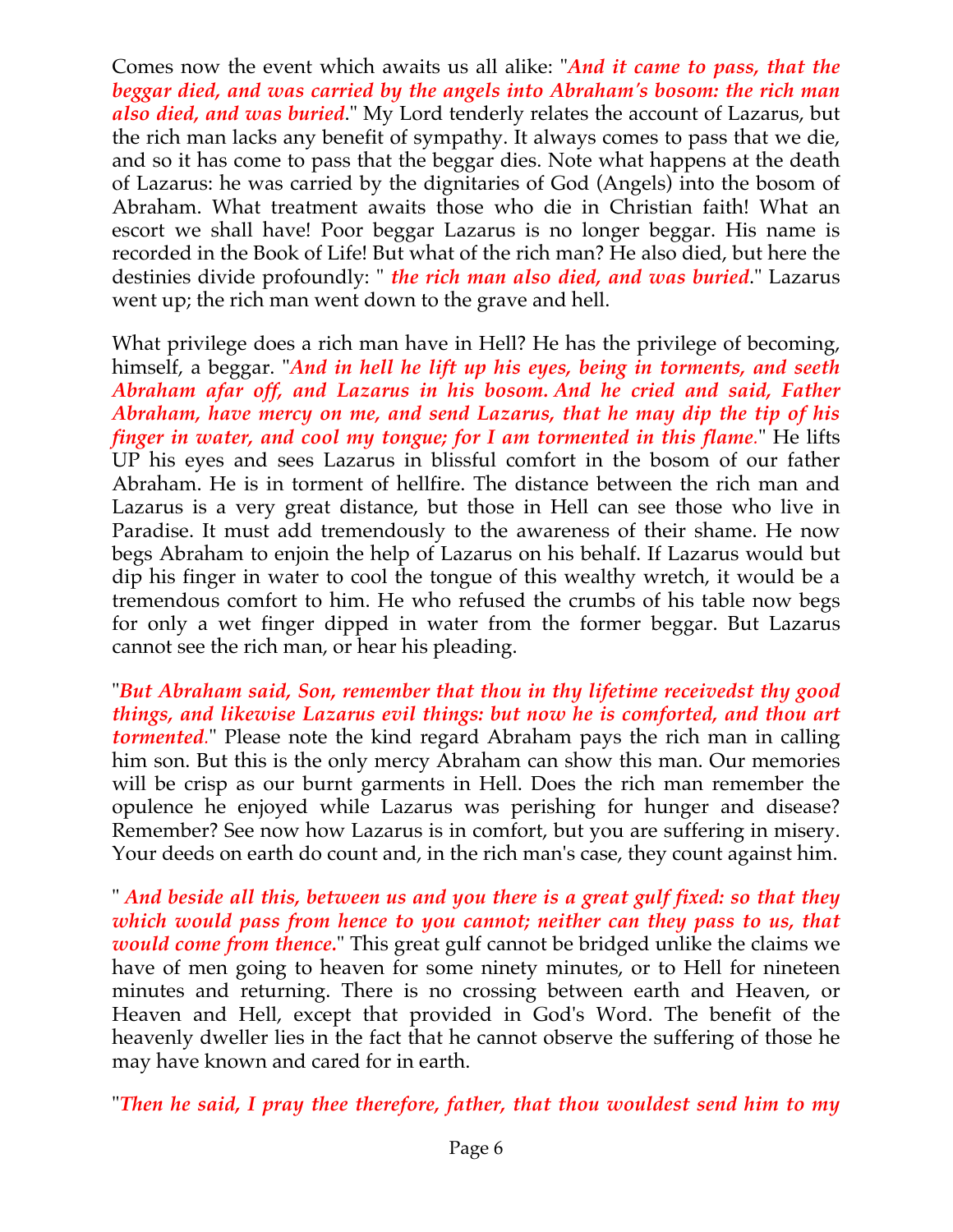*father's house: For I have five brethren; that he may testify unto them, lest they also come into this place of torment.*" Familial love and sympathies even prevail in Hell. The rich man has five brothers who are on the same expedited road to Hell that he was on. He believes if Lazarus returns from the dead to give testimony to his brothers, they will amend their ways and seek the face of God. How sad that those in Hell will know and see their loved ones that they have misled in life suffer such pains and torment! He does not want his brothers to suffer this terrible faith. Are we so concerned about our own loved ones?

"*Abraham saith unto him, They have Moses and the prophets; let them hear them.*" Yes, indeed. It was Moses to whom they may have given lip service in life, but they did not search further into the One whom Moses looked forward to in faith. The excuse is always that nobody ever warned me. Had they believed Moses in faith, they would have known of the Coming Christ. But they were not even faithful in the small intelligence they had of Scripture. Another point to consider is this: The prophets clearly foretold the Coming Christ, yet even the Pharisees rejected their teaching when it was abundantly fulfilled in their faces.

"*And he said, Nay, father Abraham: but if one went unto them from the dead, they will repent.*" The unbelieving always seek after some fantastic sign or miracle. Even when they observed the miracles of Jesus, many remained in unbelief. When the Mighty Outstretched Arm of the Lord separated the waters of the Red Sea, and descended in a fog on Mt Sinai, or made its presence known in a cloud by day and a fire by night, the grumblers and murmurers were not hushed. "*A wicked and adulterous generation seeketh after a sign; and there shall no sign be given unto it, but the sign of the prophet Jonas*." (**Matt 16:4**) Christ means to express that we look at the miracle of Jonah whereas Jonah was three days and three nights in the heart of the earth and Christ was likewise three days and three nights in the heart of the earth. Christ rose from the Tomb in three days after dying for our sins. That is enough for us to believe unto salvation without further acts or miracles.

Father Abraham tells the rich man that if the people do not believe the prophets, neither will they believe if one is resurrected from the dead. "*And he said unto him, If they hear not Moses and the prophets, neither will they be persuaded, though one rose from the dead*." Christ did, in fact, rise from the dead. This is one of the fundamental of our Apostles' Creed and Scripture itself that unites us in Christian faith. Lack of faith in the Old Testament prophecies will blind the eye to the truth of the Gospel of Christ. I pray that no reader to whom these words come is blinded to these glorious truths.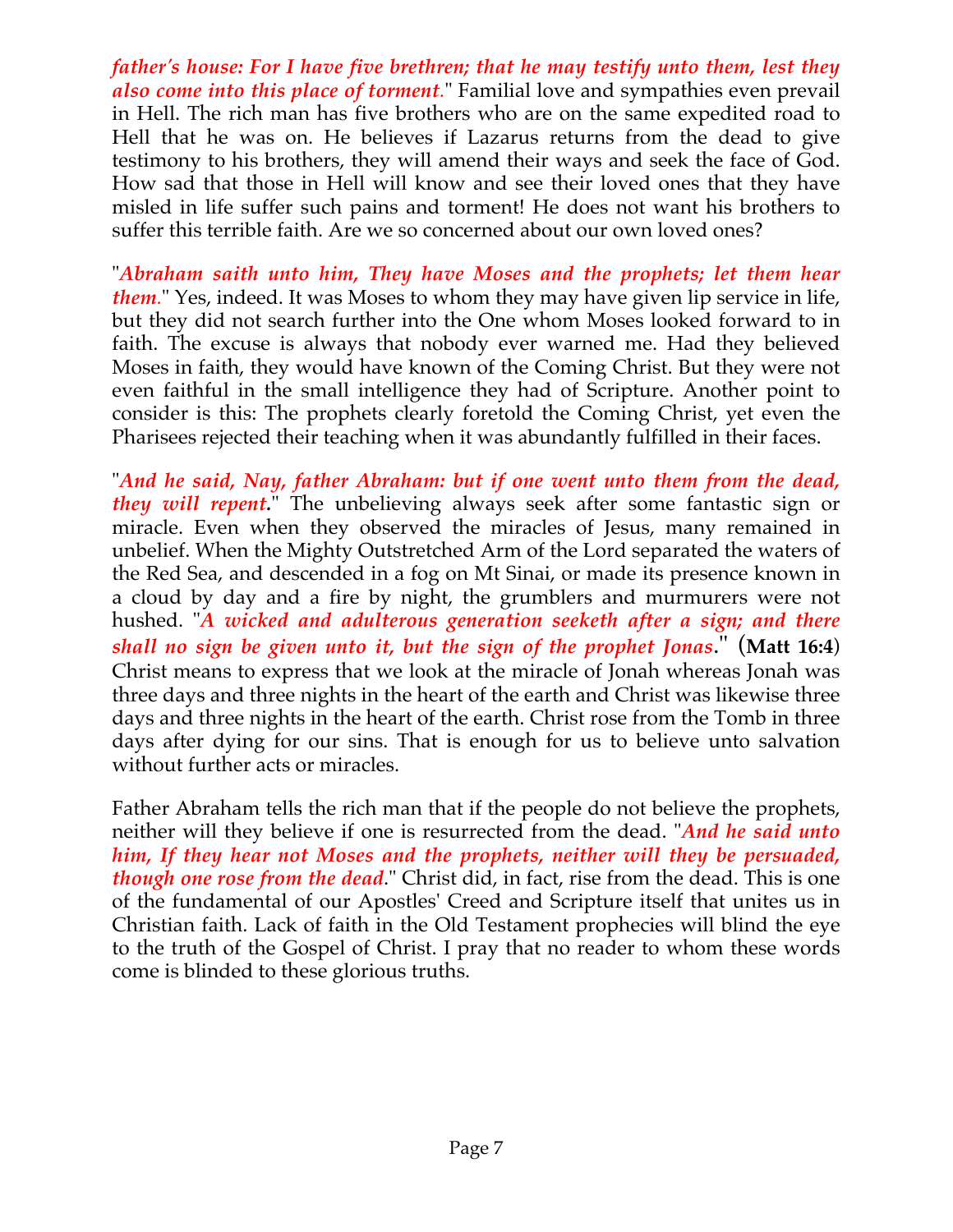#### *New Nametags*

We had no new nametags today.

#### *Birthdays and Anniversaries*

Roderic McChesney celebrated his 90<sup>th</sup> birthday on 22 June 2011. Rod, an TBF Avenger Pilot in the Navy on CVL28 CABOT during World War II, was a very successful dentist and is a great American. We offer thanks for the great year he had and ask you to pray for great year ahead.



#### *After Church Hospitality*

Dru Arnold brought snacks today. Once again, they were low carb, so no Fatted DogNut, but many kinds of nuts were offered up. Thank you very very much.

After church goodies providers as currently signed up:

| Date         | Name                         |
|--------------|------------------------------|
| 3 July 2011  | Dru Arnold                   |
| 10 July 2011 | Dru Arnold                   |
| 17 July 2011 | Dru Arnold                   |
| 24 July 2011 | Dru Arnold                   |
| 31 July 2011 | <b>Opportunity Available</b> |

*People in our Prayers* - http://faithfulcenturionprayerteam.blogspot.com/ **Why? Prayer is an extremely important activity.**

It is not that God knows not our needs, for He surely does. Yet, Jesus commanded us to ask God for those same needs. In addition to the obvious of asking God for help, offering thanksgiving and the like, prayer helps us focus our thoughts on how we might do God's work.

The Prayer Team of the Church of the Faithful Centurion was established to help our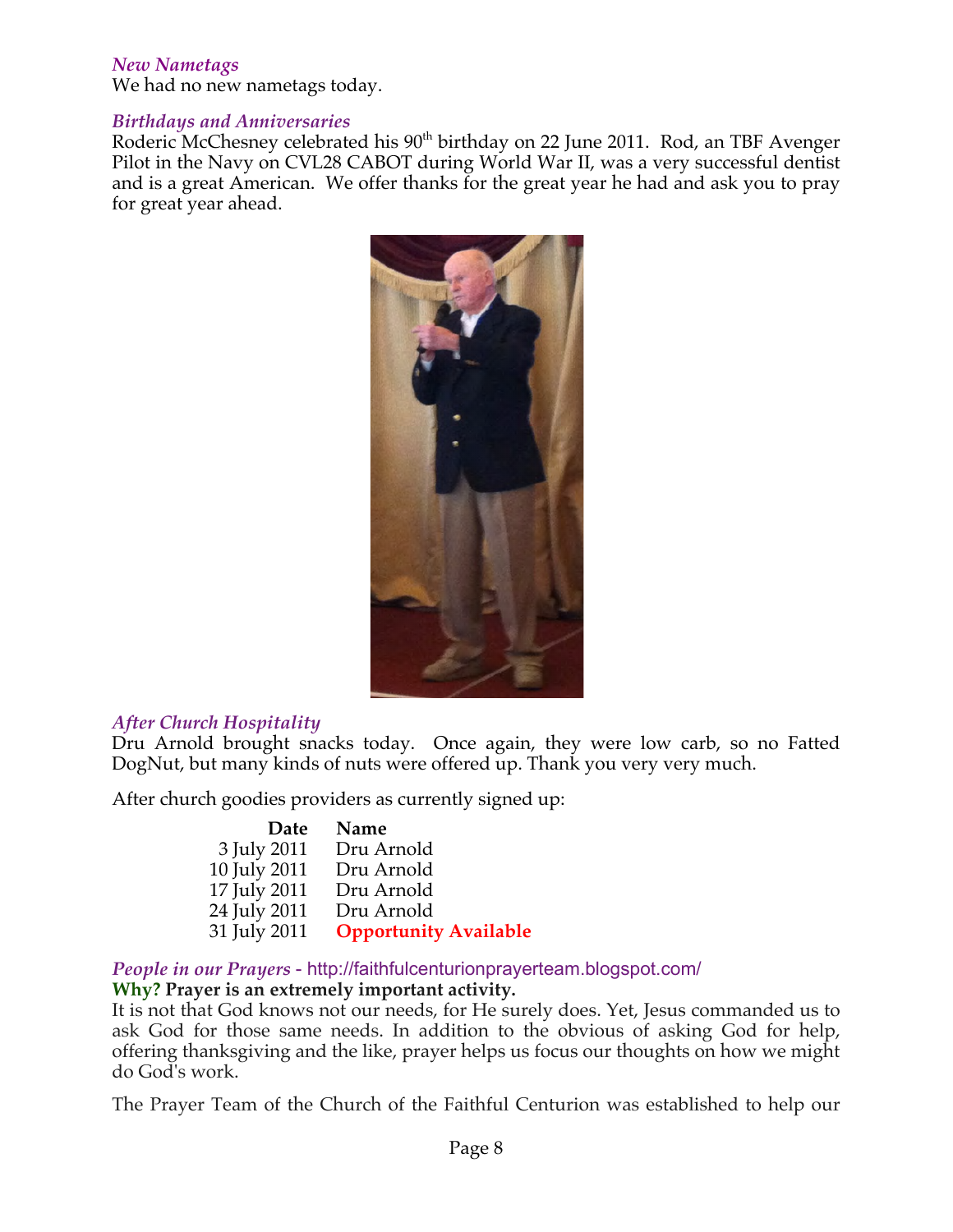members and fellow Christians pray for those in need and to give thanks as well for the blessings we have been granted.

#### **Who can be on the list? Do I have to be a member of the Church of the Faithful Centurion to be prayed for?**

No! The only qualification to be on the list is that you want our prayer team to pray for you. We are Christians and are happy to pray for you, no matter who you are. If you want help from God, you are our kind of people.

#### **What is the commitment from the prayer team?**

Each member of the team will pray for the desired outcome at last once per day.

#### **How do I get myself or someone else on the prayer list?**

You can email one of the prayer team leaders: Jack - jack@faithfulcenturion.org or Dru dru@ faithfulcenturion.org, or call the church office at (619) 659-3608 or fill out a prayer card at church.

#### **What should I ask for?**

Depends on what you want. Some people merely want God to be asked to heal their ills and be mentioned by their first name, others want a specific outcome and / or have more of their personal information known to the team. Ask for what you want. It is your desire and need for prayer the team is attempting to meet. For typical examples, see the list below.

#### **Updating the Team**

If you are on our prayer list, or if you have submitted a person that you have asked us to pray for, please update one of the team members or Hap in person, by telephone or email. It helps to be able to pray specifically for these individuals including their specific needs; plus if they get better, it is nice to give thanks!

Please note that on the yellow (maybe green or orange if you get an old one) cards at church, you can ask that those to be prayed for have their names disseminated to the prayer team. Those names will be said in church and appear here. Or, you can ask that their names and purpose be kept confidential, then only Hap will know to pray for them.

#### *Prayer List Notice – If you have someone on the prayer list and their needs have changed, please let us know. We'd like to update our prayers to reflect the need and most important to give thanks!*

#### *Travel*

*Bishop Jerry Ogles* is on travel. *Don, Sandy and Nick* are on travel to the UK.

#### *Birthday*

*Roderic McChesney* celebrated his 90<sup>th</sup> birthday on 22 June 2011. *Hal Campbell* celebrated his 62nd birthday on Friday, 17 June 2011.

#### *In need of a miracle or understanding of God's Plan*

*Todd* and *Kenny* have both been fighting osteocarcinoma for over five years and have been told their time here on earth is nearing its end, absent a miracle from God. Both are ready to go home and leave the pain, but would like to stay. Please pray for them and their families.

#### *Peaceful Transition*

*Otis* is in hospice care.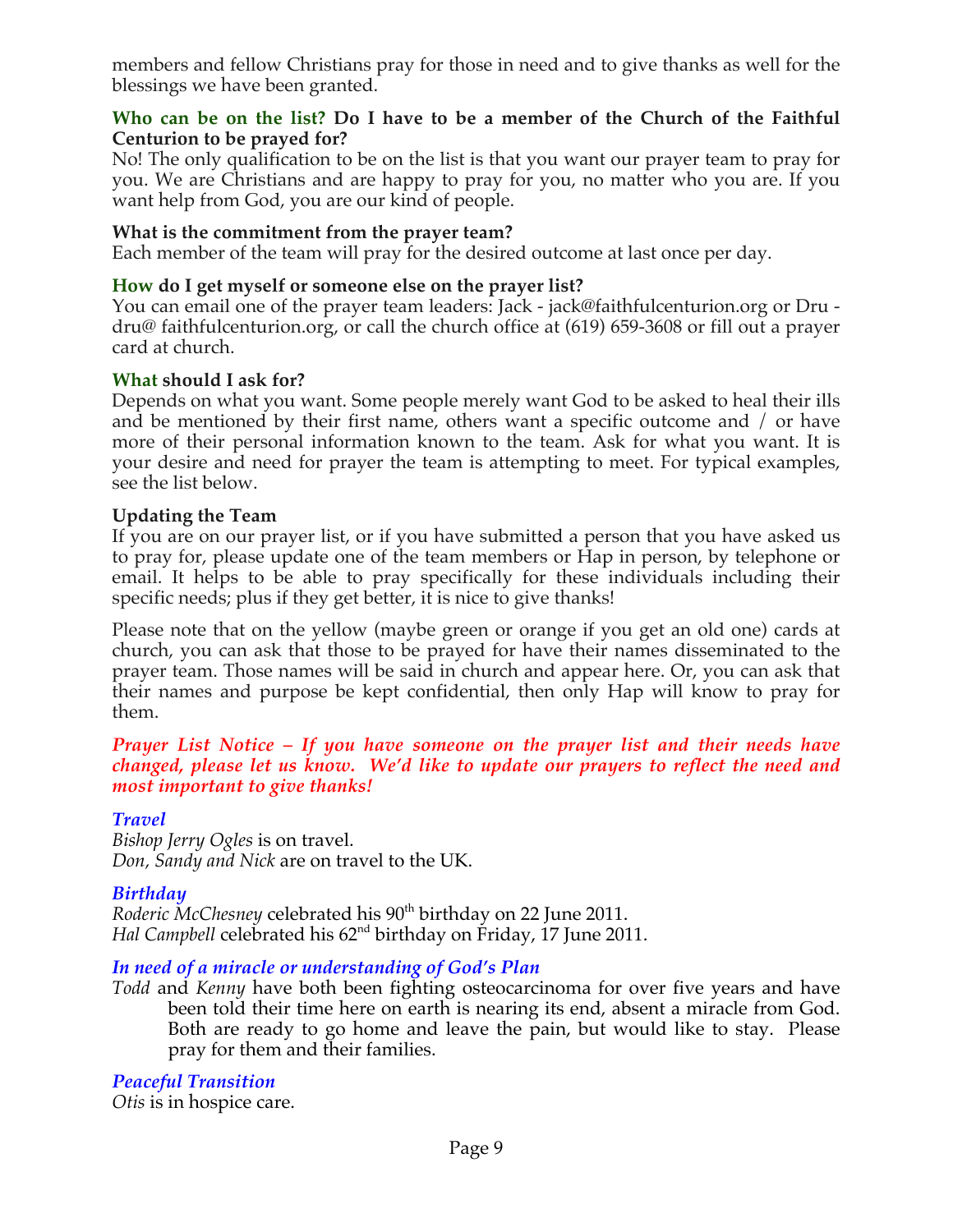## *Beatrice*

## *Healing*

- *Morris Martin* was hospitalized with pneumonia, he in rehab now and doing well, but irritated by having a feeding tube in until his throat can heal and be retrained. Please give thanks for his recovery and pray for a complete return to health. Please pray for peace of mind for Morris and his family, in particular his son Paul who is there to help him. Pray for his trust in our Lord and for both him and his family to let God carry their worries while he recovers.
- *Steve Sundberg* had a heart attack after Easter. After some time, the medical team treating him decided he was not a candidate for stents and a five-way heart bypass was performed the week of 6 June 2011. Please give thanks for an apparently very successful surgery and also pray for his complete recovery and for his three children and family who are very worried about him, pray also for his trust in our Lord and for both him and his family to let God carry their worries while he recovers.
- *Matt Alcantara*, age 15, has Osteosarcoma (bone cancer), a very rare and often lethal form of cancer with limited treatment options. This is a disease that is about 90 percent fatal in a couple of years. He has no hip joint on one side, but he walks and swims! Courage? Guts? You bet! Matt's scans on 20 June 2011, were CLEAN! Thanks be to God for the way things have gone. Thanks also for the great faith of Matt and his entire family. Their faith and trust is a wonderful example for each and every one of us. But, now is not the time to stop praying. Actually, it never is the time to stop praying!
- *Al Ryan* (an ACA Deacon in Portland, Maine) and *Jim Cobb* both sustained serious soft tissue injuries when their truck and trailer rolled on the way to an aircraft recovery in Massachusetts. They are both just about recovered and ask that you give thanks for their rapid and complete recovery.
- *Andrew Scally* was hospitalized with pneumonia, he is home now and doing very well, spending more and more time off the supplemental oxygen. Please give thanks for his recovery and pray for a complete return to health. Please pray for peace of mind for Andrew and his family, in particular his son Keith who has been there to help him. Pray for his trust in our Lord and for both him and his family to let God carry their worries while he recovers.
- *Won King* underwent surgery the week after Memorial Day. She is now home, but doctors are having difficulty stabilizing her medication levels. Please give thanks for the successful surgery and pray for guidance for her physicians as they work the medications and for a rapid and complete recovery for her, pray also for both her peace of mind and that of her husband Bishop Hank as she works towards recovery.
- *Bill Aitken* had a full knee replacement on 18 April 2011. He had an infection which now seems under control and he seems to be healing and gaining strength. Please give thanks for the progress and pray for guidance for the team treating Bill and for his recovery. Pray also for guidance for him and his wife Sara.
- *Melanie Zimmers* has what appears to be a badly bulged disc at C5-C-6 which is causing radiating pain down her right arm and numbness in her thumb and forefinger. She has been in physical therapy and is set to undergo epidural injections in July 2011. Please pray for resolution of her problem and a good attitude while a means to solve the problem is found.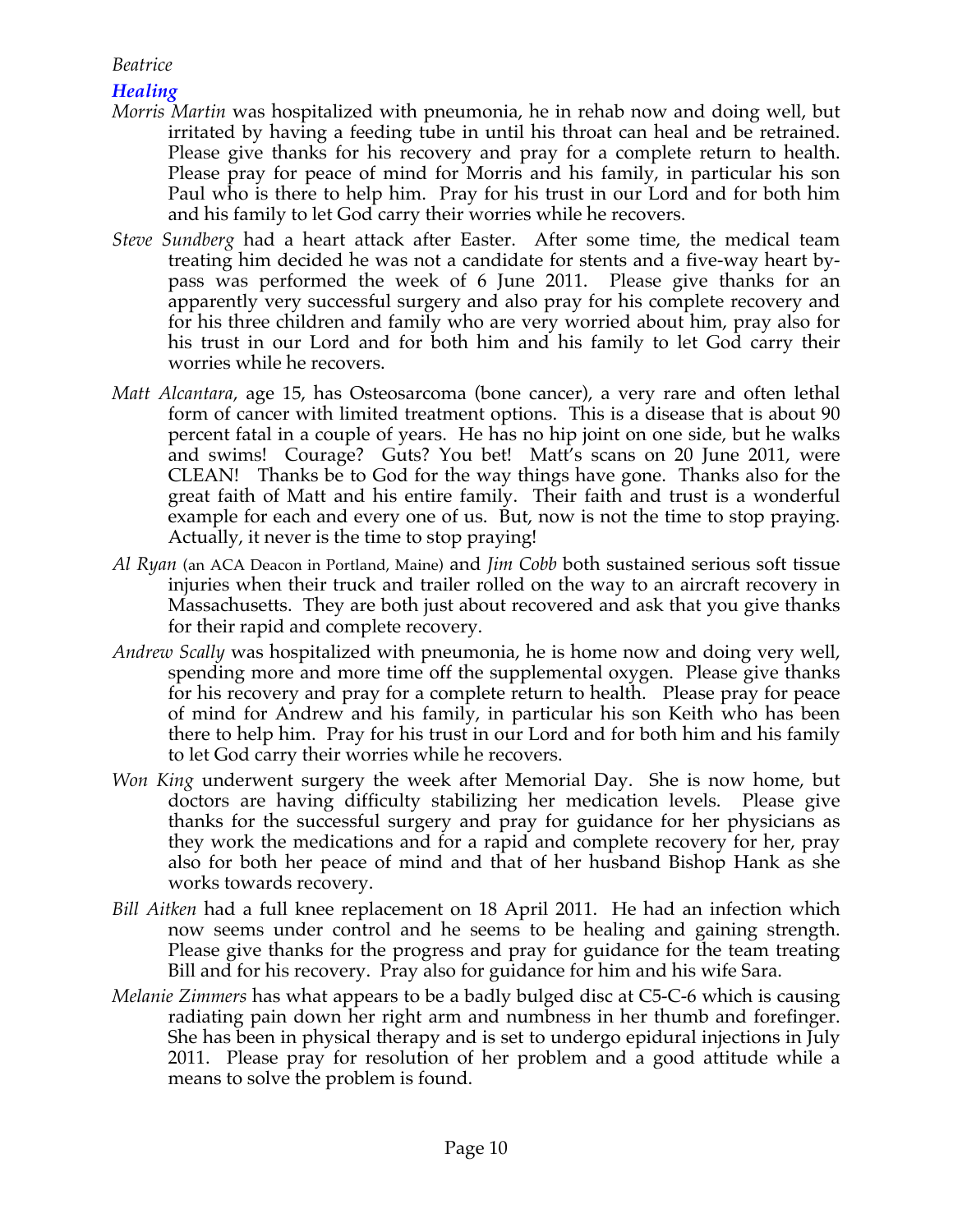- *Hal Campbell* underwent apparently successful surgery for a cancerous lesion on the inside of his cheek and the associated lymph node on 7 March 2011, at the VA hospital in Seattle. Friday, 17 June 2011, his  $62<sup>nd</sup>$  birthday, he started his first food by mouth since he finished six weeks of follow up Chemo and Radiation treatment to hopefully eradicate and cancerous cells that might have remained. Please pray for him to be able to eat so that he can have the feeding tube removed, for remission of the cancer and most of all for his acceptance of Christ.
- *Kyle Thompson, CPL USMC* was injured was seriously wounded while on foot patrol in Helmand Province of Afghanistan on 25 October 2010. He has been released to Camp Pendleton on casual status until his medical condition is clear. Likely he will be medically discharged.

You can reach out to him by emailing his father, Mike Thompson, at miket4k@yahoo.com. We may have a new address soon.

*Todd Love, CPL USMC* was seriously wounded while on foot patrol in Helmand Province of Afghanistan on 25 October 2010. Todd and his squad leader, *Kyle Thompson*, were hit by an Improvised Explosive Device (IED) during a routine patrol. The IED took both of Todd's legs and part of his left arm. Pray for peace of mind, courage and healing for Todd. Pray for the medical teams treating him.

Send Todd a note or log on to http://www.caringbridge.org/visit/toddlove.

- *Shamim Gray* underwent a lumpectomy on Saturday 6 November 2010 at Bethesda Naval Hospital, with apparent great result. Please pray for a complete remission of the cancer. Pray also Shamim will maintain her great attitude and trust in God.
- *Judith Clingwall*, afflicted with Multiple Sclerosis (MS), suffered a major setback in her coping with the disease. She is currently in a extended care facility. Please pray for her strength, peace of mind, trust in God and remission of the disease so she might return home to her family. Pray also for strength for her husband Martin as he deals with all the problems and stress of Judith's situation.
- *Becky Madden* is paralyzed from the neck down as the result of a tragic shooting accident. She has made it home and to church in a new donated magic wheelchair. Please pray for further recovery for Becky, as well as strength and guidance for each of those involved.
- *Betty Macauley,* Tim's mom, is currently in a state of failing health. Please pray she will gain interest in life around her and actively pursue life here on earth. Please pray for her family, in particular her son Tim, as they try to help her.
- *Lauralee* underwent a lumpectomy on Friday after Thanksgiving. A further anomaly has been discovered and she had additional preventative radiation treatment. Please pray for a complete remission of the cancer. Pray also Lauralee will maintain her great attitude and trust in God.
- *Luca*, 5 years old, from our church family in Perth, Western Australia, who has just been diagnosed with leukemia. And for his Mum and Dad and extended family.
- *Jere Wolfe,* Melanie Zimmers' dad, has cardiomyopathy, a weakening of the heart muscle. The pacemaker installation helped a lot, but he lost ¼ of his weight, so he has to fight his way back. He is getting stronger, but not gaining weight. He now has a bladder infection and is concerned because of the significantly adverse reaction he had to the antibiotics last time. Keep praying for his continued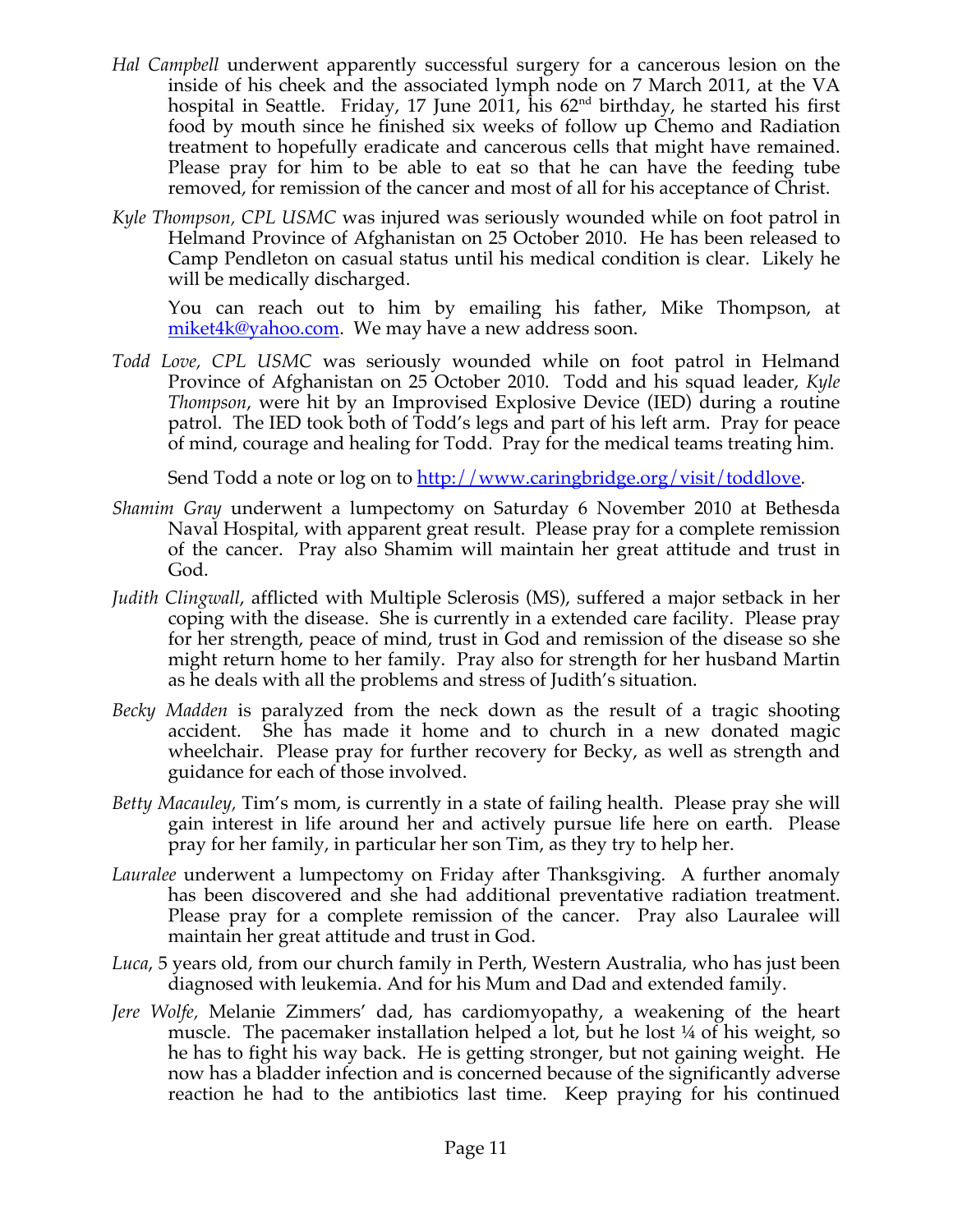recovery and for him Jere to maintain his trust in the Lord.

- *Doreen Wolf*, mother of Melanie Zimmers, is recovering from Bell's Palsy and still has a bit of difficulty with her foot, but she is mobile, for which she gives thanks.
- *Greg Chase asks that you pray for his family:*
	- *Diane*, Greg's wife, to see some positive physical signs for the ongoing treatment of her ulcerative colitis, now she is suffering the effects of shingles
	- *Phyllis*, Greg's mom, to gain physical strength to overcome her frailties after her recent "small" stroke.
	- *Wilma*  Healing
- *Vince (age 13), reoccurrence of cancer, recent testing found a nickel sized tumor in his* lungs. The doctors are consulting with a specialist in Houston. Please pray for guidance for the medical team and for peace of mind for Vince and his family.
- *Obra Gray* continues to take day by day. Please continue to keep Obra in your prayers, and give him the strength of knowing the Lord is with him and will never forsake him. Obra needs security of what lies ahead of him, and only the Lord can grant the solace to answer his prayer.
- *Bashir Ahmed*, father of Shamim Gray, has been blessed with the Lord's breath of life to stay on this earth for the time being. But, things are hard for him and his loving wife, who cares for him. They have two young nieces living with them who see no real need to help, pray for God to enter their hearts. Above all, pray for his entire family to open their hearts to accept all God's love will bring them.
- *Kay Denton* (Mrs. Kay) is still home and doing pretty well considering the bones in her neck and hands are degenerating as a side effect of her kidney failure. Her thumbs are not particularly useful any more. Mrs. Kay asks everyone who is praying for her know how grateful she is for their prayers. As always, she retains her trust in the Lord and her positive attitude.

#### *Guidance*

*Steve* asks that you pray for difficulties he is having with his family. Please pray that the Holy Ghost will enter into his heart and provide him with the heaven sent inspiration that he needs to see clearly and deal with problems and the courage to do what needs to be done in the manner it should be done.

*Jacquie* to open her heart to God and accept His Love and Grace.

*Hap* asks you to pray that he might be able to trust God will help him make the right decisions at the right time and not to worry uselessly and that he will open his heart to the Holy Ghost.

#### *Armed Forces & Contractors*

Airman Donny Patton (RAF Mildenhall, UK), Josh (USCG), Julian (USMC), Jordan (USMC – AIT), Neal (USN-Afghanistan), Trevor (USAF - KC-10 Boom Operator), Trevor (USN – Pilot Training),

## *Persecuted*

Around the world, Christians are under attack, not only in the Muslim world, but from Hindus and others in India. Also, they are under continual attack in the name of "Separation of Church and State" in the western world, as it becomes actively atheist or pro-devil buddy. Please pray for God's guidance and protection for all persecuted Christians and those around them.